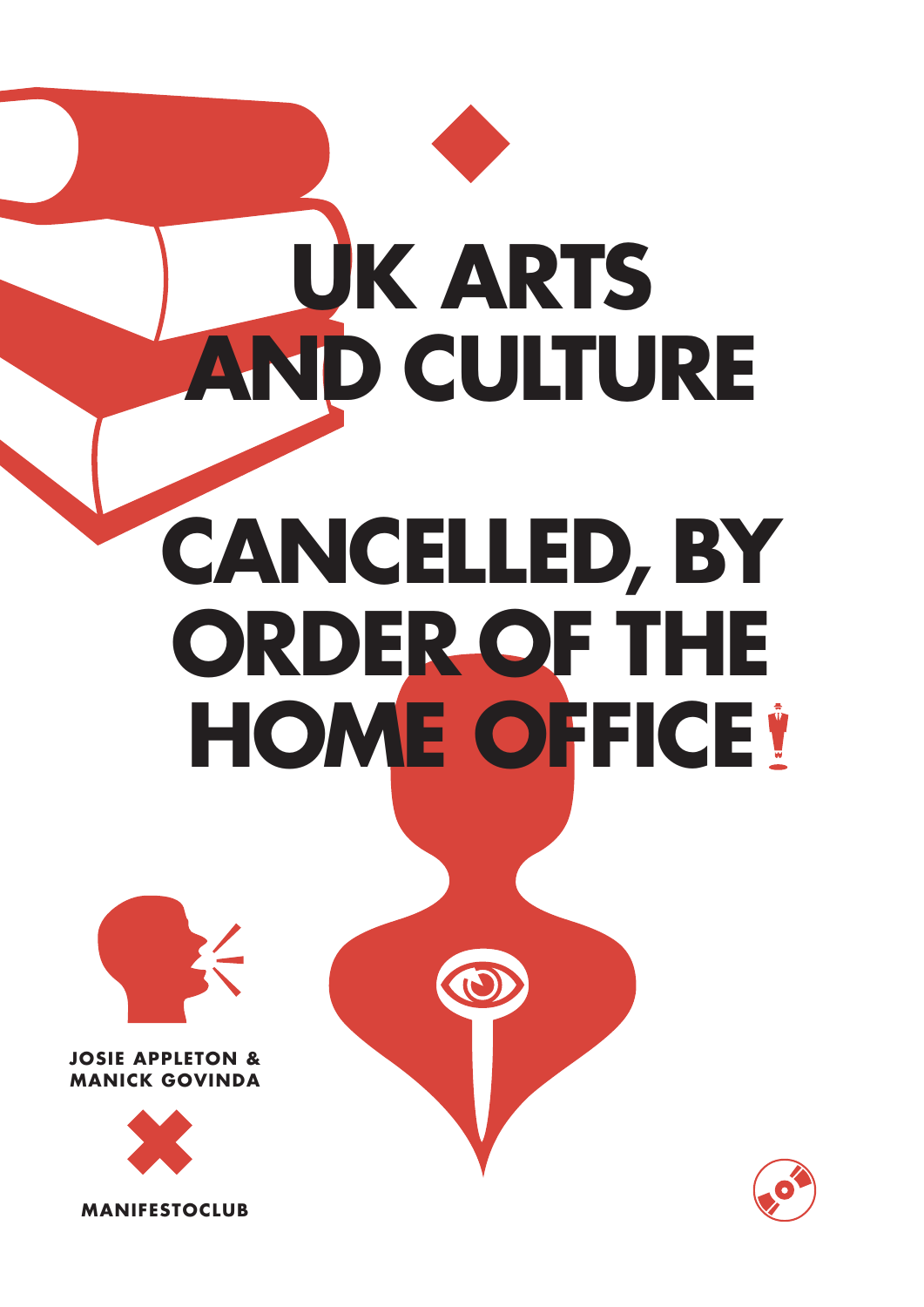## **Contents**

# UK Arts and Culture: Cancelled, by Order of the Home Office The Impact of New Restrictions on Visiting Artists and Academics

- 1 Executive summary
- 1 The new points-based system
- 1 Manifesto Club Visiting Artists Campaign
- 2 The damage done to UK arts/academia
- 4 Cancelled: Music
- 6 Cancelled: Visual Arts
- 7 Cancelled: Dance
- 9 Cancelled: Theatre
- 9 Cancelled: Academic Visits
- 10 Cancelled: Literature Festivals
- 11 Penalising Small Organisations
- 12 Penalising Cash-Strapped Performers
- 12 Bureaucratic Errors/Heavy Handedness
- 13 Surveillance of International Visitors
- 14 A Bad Reputation: Isolating UK Arts
- 16 Campaign For Free Movement
- 18 Appendix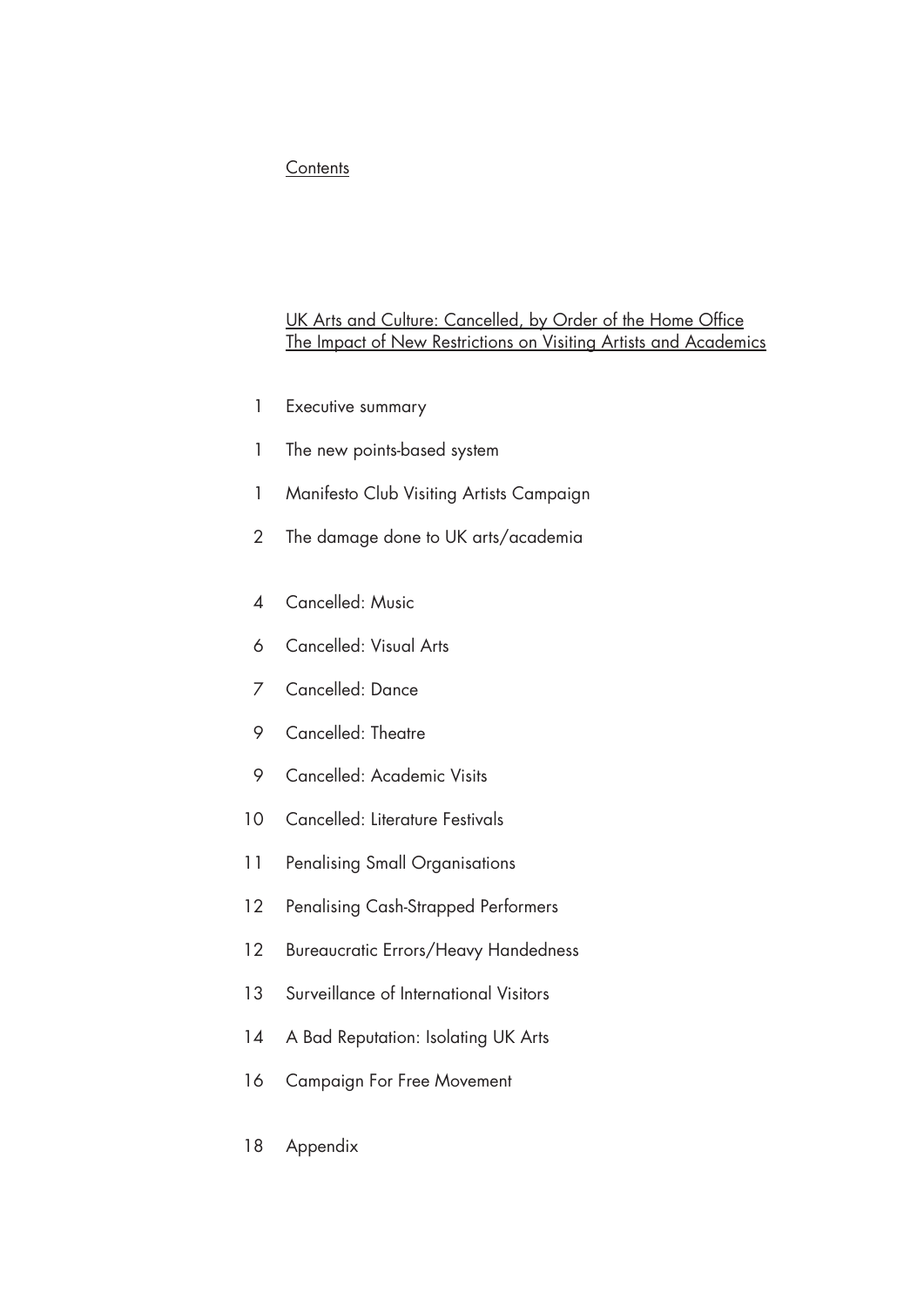Executive summary

#### **The new points-based system 1**

In November 2008, the Home Office introduced a new points-based system (PBS) and visa restrictions, which affected international artists and academics visiting the UK for talks, exhibitions, concerts or residencies.

The new points-based system includes harsh new controls on non-EU visitors, including:

- Visitors now must apply for a visa in person and supply biometric data, electronic fingerprint scans and a digital photograph; ✖
- Individuals must either show that they have at least £800 of savings, which have been held for at least three months prior to the date of their application, or the host organisation will maintain and accommodate the migrant until the end of their first month of employment in the UK; ✖
- The host organisation must keep copies of the visitor's passport and their UK biometric card, and a history of their contact details; ✖
- If the visitor does not turn up to their studio or place of work, or their whereabouts are unknown, the organisation is legally obliged to inform the UK Border Agency. ✖

These measures have already had a disastrous effect on UK arts – with cancelled concerts, talks and visits across the UK. The Home Office has largely consulted with larger organisations and stakeholders - groups that are more likely to be able to cope with the bureaucratic hurdles involved. As a result, it has not heard the anger and dismay from the many thousands of smaller organisations and individuals who are being affected. This report is the first survey of the cancelled arts and academic events, which are the direct result of the new entrance requirements.

# **Manifesto Club Visiting Artists Campaign 2**

The Manifesto Club's Campaign against the Home Office's restrictions launched in February 2009, with a letter to the Observer signed by artists including Antony Gormley and Jeremy Deller, and heads of arts institutions including the directors of the National Theatre and National Portrait Gallery. [1]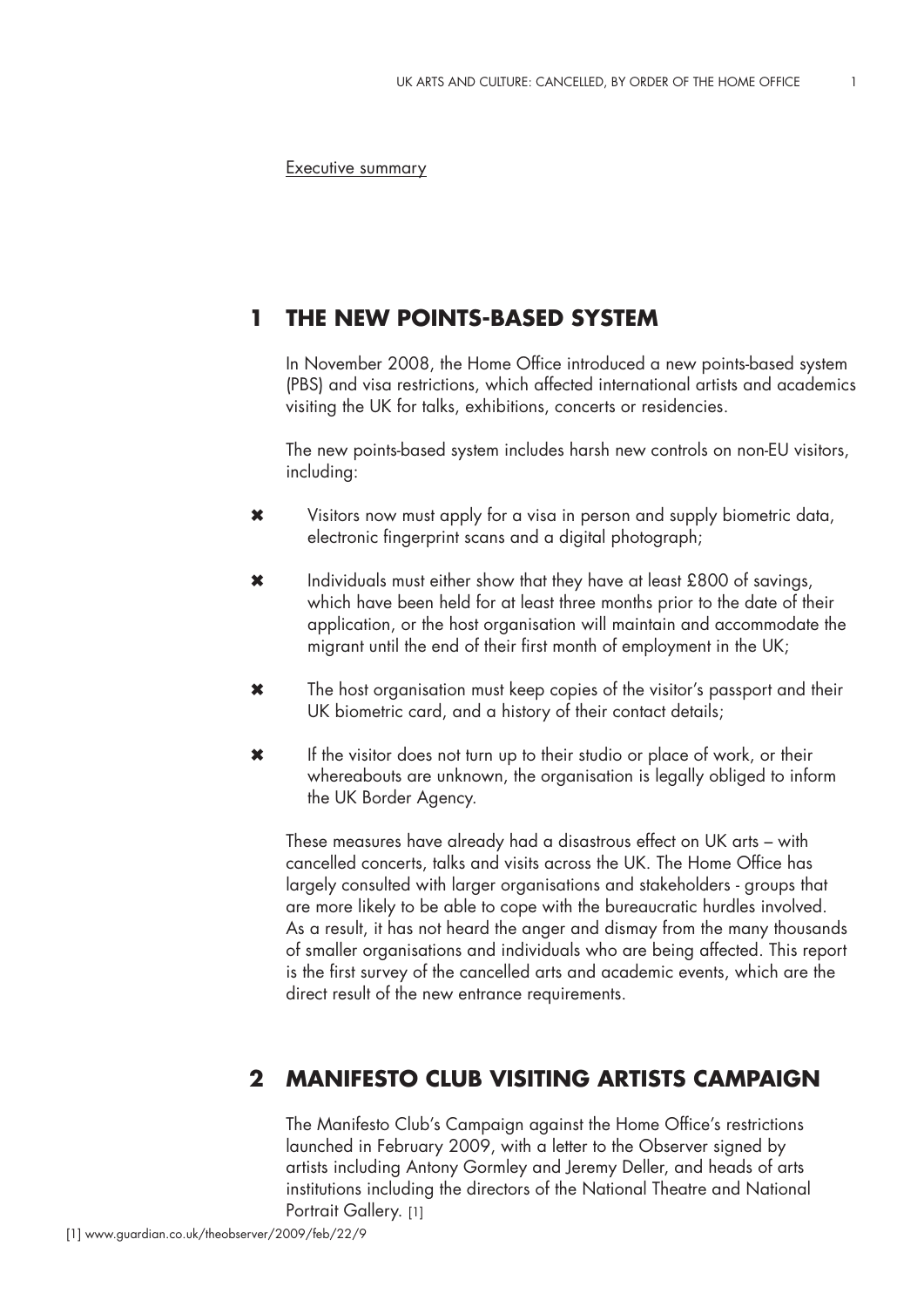Our campaign sparked an extraordinary response from artists and academics, in the UK and across the world. [2] Nearly 6000 people have signed our petition. Many others have sent us email testimonies, completed our online survey, or joined our Facebook group. Over the past few months, we have received hundreds of testimonies from people who have experienced these regulations first hand.

#### **The damage done to UK arts/academia 3**

Case studies cited in this report include:

- Two cancellations of high-profile concerts by the Russian classical pianist Grigory Sokolov; ✖
- The cancellation of a visit by Iranian film director Abbas Kiarostami, to direct Cosi fan tutte for English National Opera; ✖
- The closure of the Swansea-based Ballet Russe, whose dancers were unable to get Visas; ✖
- The Canadian singer Allison Crowe was detained at Gatwick, then deported and told she would not perform in the UK again; ✖
- A number of cancelled arts workshops and academic talks; ✖
- Many non-EU academics and artists say that they will no longer visit the UK because of these regulations; ✖
- Several UK universities are having difficulties putting together international lecture series; ✖
- Arts organisations who are reporting extreme difficulty include: Belfast Children's festival, jazz clubs, salsa and tango dance clubs, Gregorian choirs, community theatres. Many arts organisations say that they can no longer invite non-EU artists; ✖
- Several cases of incompetence/aggression by border officials, including students' Visas rejected because they did not have the correct background colour in their photographs;  $\bm{x}$
- A number of cases of artists unable to visit because they did not meet the £800-savings requirement; ✖
- International students are being subjected to new levels of surveillance on campus, including: passport checks, putting attendance registers online, and biometric ID cards. ✖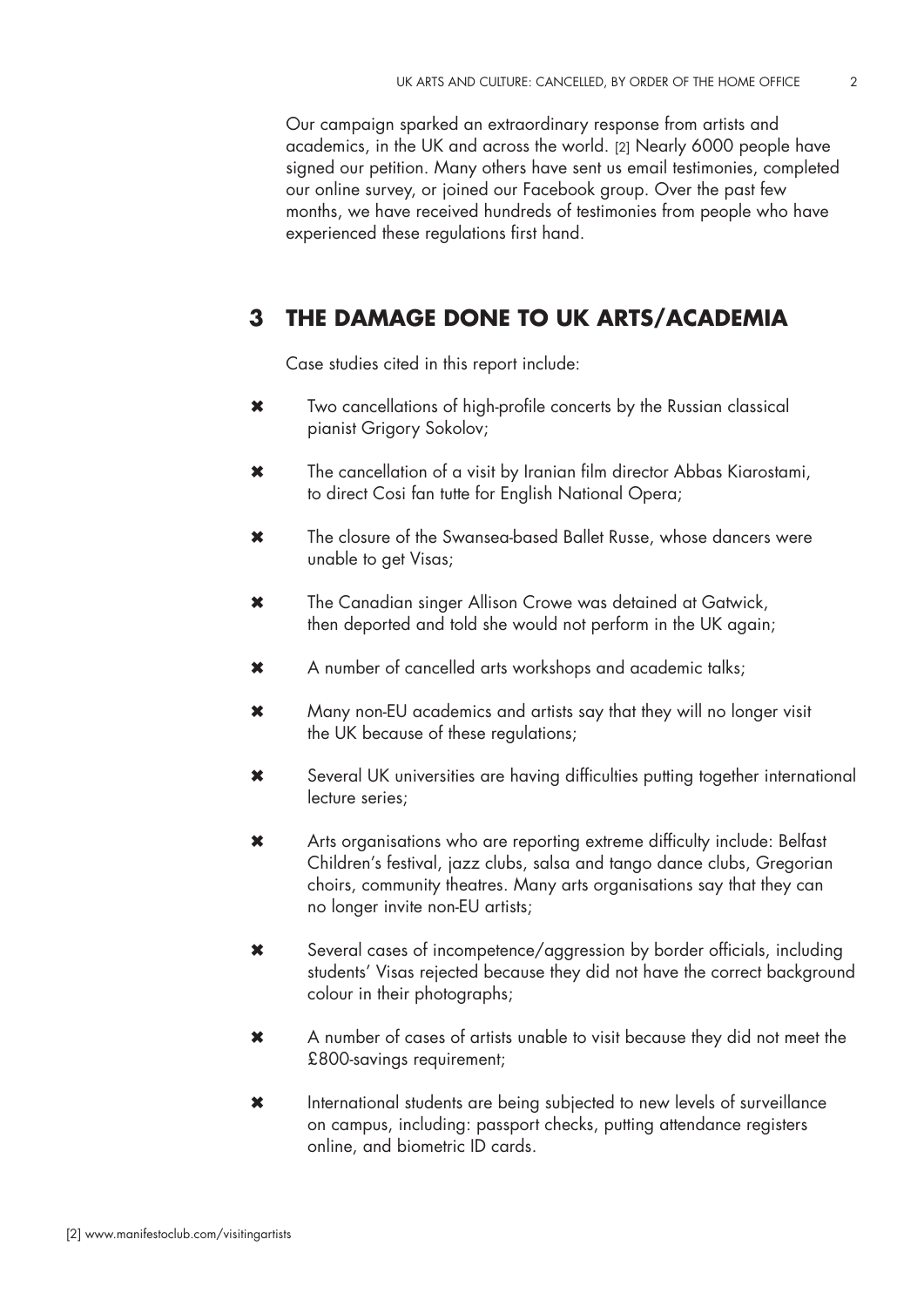Within the arts/academic communities, there is widespread concern that these measures:

- Discriminate against overseas artists/academics on financial grounds; ✖
- Punish small and independent arts organisations, and are particularly likely to reduce fringe/experimental arts events; ✖
- Increase surveillance of non-EU visitors, staff and students, and damage the relationships between artists, academics and their students; ✖
- Isolate UK arts and damage the UK's reputation as a centre for international arts; ✖
- Contradict the UK government's stated aims to support the arts and cultural exchange. ✖

These new regulations will do little to stop terrorists – who are unlikely to go through official channels - but are instead hampering UK arts organisations that are already struggling in a recession.

We call on the Home Office to urgently reconsider the new immigration points-based system, and to carry out a thorough review of its effects before more damage is done to Britain's artistic and intellectual life, and international relationships.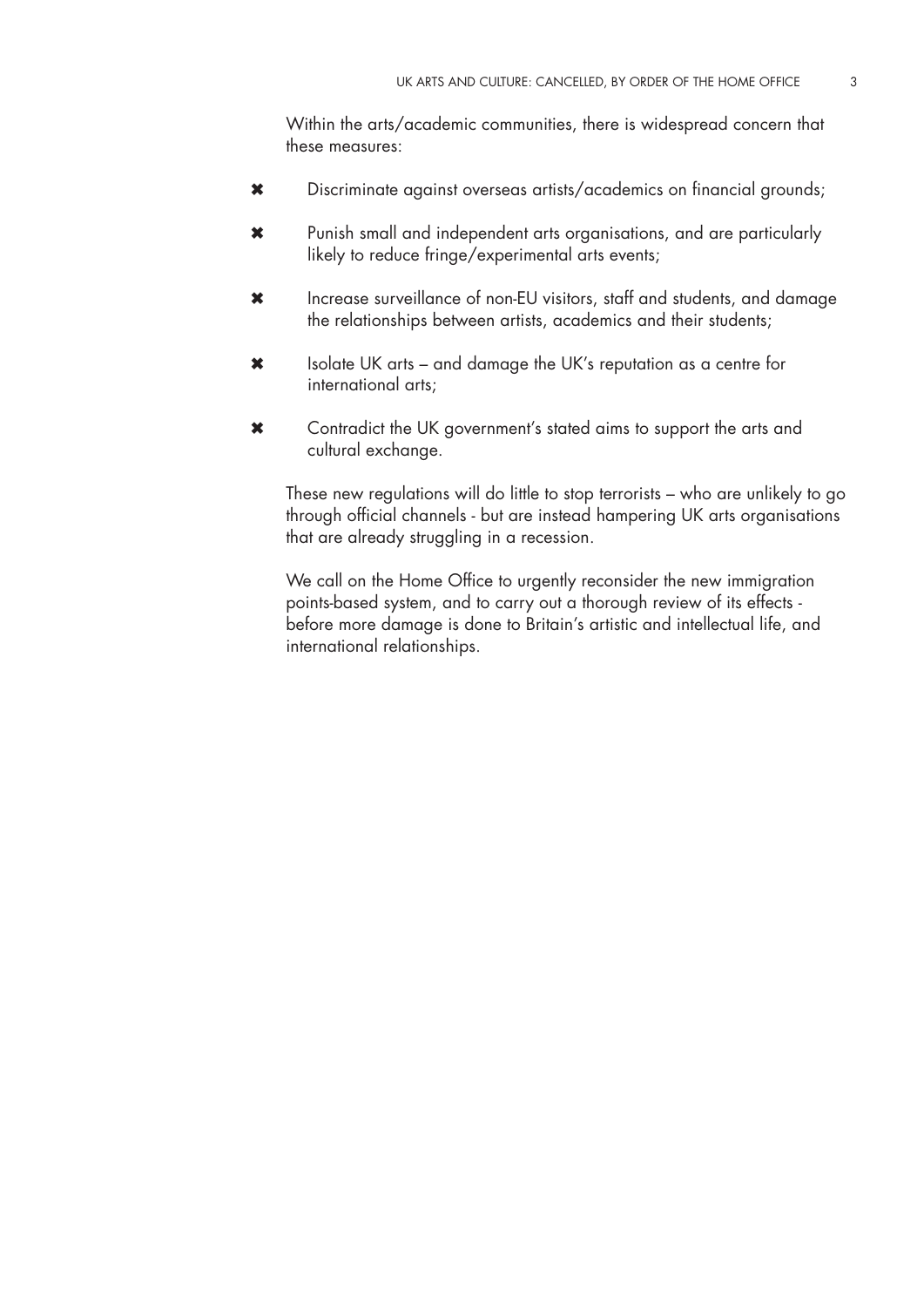## **Cancelled: Music**  $\odot$

There have been two cancellations of high-profile concerts by the Russian pianist Grigory Sokolov, a regular performer in the UK:

|                                                       | The Russian pianist Grigory Sokolov's show at the Barbican was cancelled<br>because of the necessity for the new biometric visa. For years Sokolov<br>was able to apply for his visa by proxy, but the new regulations meant<br>he would have had to personally travel from Verona, where he lives, to<br>Rome, to provide fingerprints. His replacement show, scheduled for April<br>2009 at the Royal Festival Hall also had to be cancelled, after he lost a<br>year-long battle to agree a mobile visa solution. |
|-------------------------------------------------------|----------------------------------------------------------------------------------------------------------------------------------------------------------------------------------------------------------------------------------------------------------------------------------------------------------------------------------------------------------------------------------------------------------------------------------------------------------------------------------------------------------------------|
|                                                       | Such cancellations have led to considerable anger from organisers and<br>members of the public:                                                                                                                                                                                                                                                                                                                                                                                                                      |
| JAMES O'BRIEN branch secretary<br>PCS, Tate Galleries | "This has already had a negative effect at Tate on artists and disappointed<br>ticket holders when a concert in a major programme had to be cancelled<br>because the musicians could not obtain their visas  stop it!"                                                                                                                                                                                                                                                                                               |
|                                                       | The Canadian singer Allison Crowe was detained at Gatwick, then deported<br>and told not to re-enter the country – to the annoyance of fans:                                                                                                                                                                                                                                                                                                                                                                         |
|                                                       | Allison Crowe, 27, and her two band mates were fingerprinted and had<br>their passports confiscated shortly after flying into Gatwick Airport. She<br>said they were shut in a room where they were denied contact with the<br>outside world for six hours and that she was told she would never perform<br>in Europe again once her passports had been stamped by the UK Border<br>Authority as 'barred from entry'. [3]                                                                                            |
| LAURA JANE NOTT nurse                                 | "This legislation means that my favourite Canadian singer/songwriter Allison<br>Crowe will never be allowed back into Britain."                                                                                                                                                                                                                                                                                                                                                                                      |
|                                                       | African musicians are finding it particularly difficult to deal with the new<br>procedures, since they may need to travel to another country to obtain a Visa:                                                                                                                                                                                                                                                                                                                                                       |
| <b>DAVID FLOWER Sasa Music</b><br>Promotions Itd      | "I run a music touring agency that brings musicians to perform in the UK<br>from, amongst other countries, Mali. The visa application rules have recently<br>changed again, with the likely effect that no Malian nationals will be able to<br>afford to apply for UK visas in Africa, leaving Paris as their only chance to<br>get them, provided they are also working on France on the same tour. This<br>whole process in Dakar will not only take 2 weeks (allowing for travel) but                             |

[3] www.telegraph.co.uk/culture/music/music-news/5358603/Canadian-musician-held-for-11-hours-at-Gatwick-before-deportation.html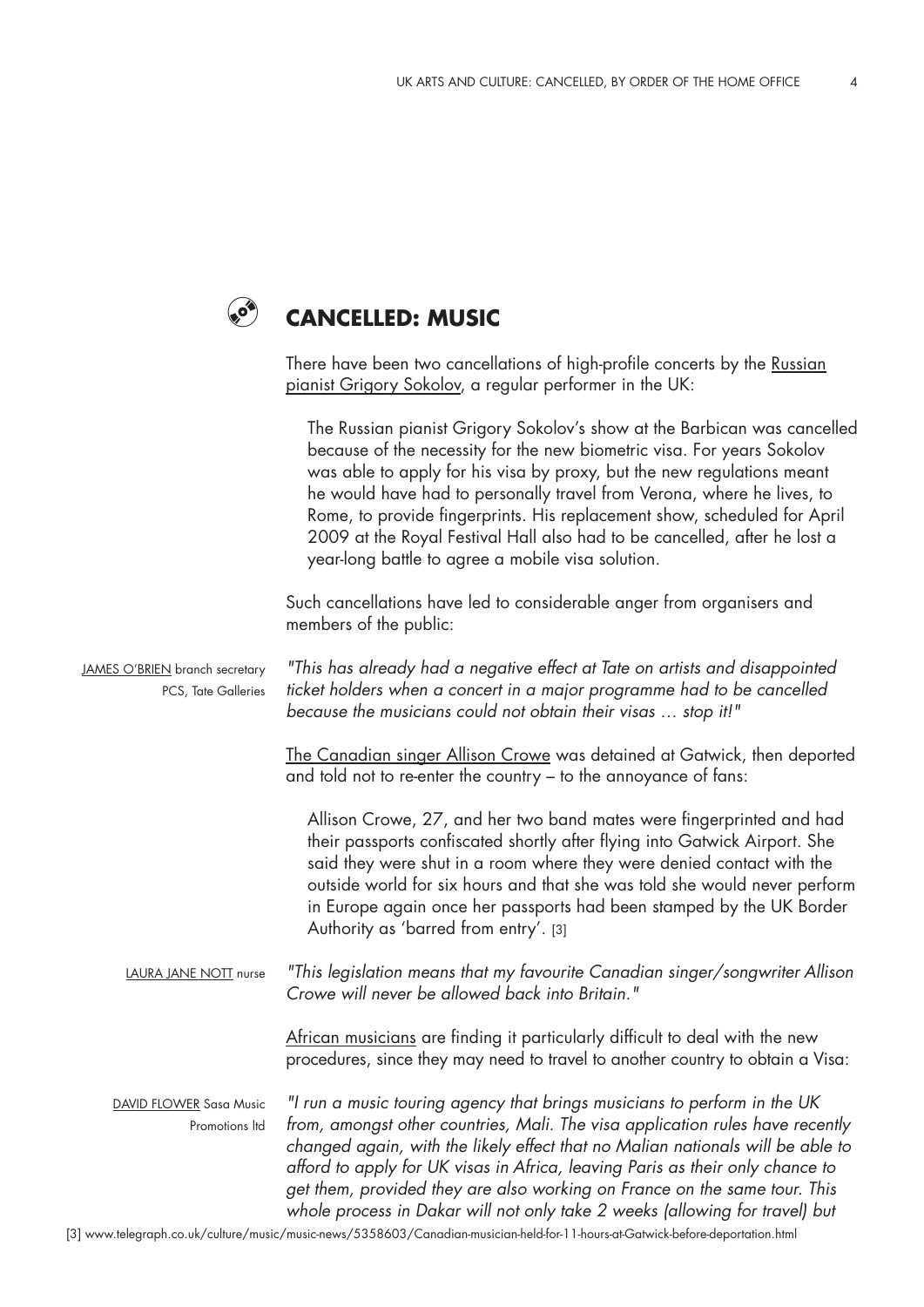|                                                                                | will cost any group thousands of pounds. Return flights to Dakar, 10 days in<br>hotels in Dakar plus welfare. My current application is for 7 people. A rough<br>estimate would be £5-6000 (plus costs of visas). The result is that, unless they<br>can apply successfully in Paris, groups will no longer consider it affordable<br>to come to perform in UK. UK audiences will be deprived of the chance to<br>watch artists of the calibre of Tinariwen, Oumou Sangare, Toumani Diabate,<br>Bassekou Kouyate, Super Rail Band, Rokia Traore and many others. These<br>are some of the finest artists currently on the international scene."                                                                                                                                                                                                                                                                                                                                                                                                                                                           |
|--------------------------------------------------------------------------------|-----------------------------------------------------------------------------------------------------------------------------------------------------------------------------------------------------------------------------------------------------------------------------------------------------------------------------------------------------------------------------------------------------------------------------------------------------------------------------------------------------------------------------------------------------------------------------------------------------------------------------------------------------------------------------------------------------------------------------------------------------------------------------------------------------------------------------------------------------------------------------------------------------------------------------------------------------------------------------------------------------------------------------------------------------------------------------------------------------------|
|                                                                                | West African jazz band Les Amazones de Guinée had to pay £3500 to<br>travel from Guinea to Freetown, Sierra Leone, to obtain fingerprints for<br>their visas. This was a waste of time and money, however, since the band<br>was refused entry to the UK.                                                                                                                                                                                                                                                                                                                                                                                                                                                                                                                                                                                                                                                                                                                                                                                                                                                 |
| <b>ARTS MANAGER UK regional</b><br>culture initiative                          | "We had to cancel the closing performance of an arts festival – SAMA South<br>Asian Music & Arts – due to an artist being refused a visa and stranded in<br>Pakistan. Other artists from South Africa were almost refused entry to UK,<br>luckily our letter of support eventually allowed them entry."                                                                                                                                                                                                                                                                                                                                                                                                                                                                                                                                                                                                                                                                                                                                                                                                   |
|                                                                                | There are also difficulties for Russian and Georgian choirs, who have been<br>frequent visitors to the UK:                                                                                                                                                                                                                                                                                                                                                                                                                                                                                                                                                                                                                                                                                                                                                                                                                                                                                                                                                                                                |
| JEREMY HUMMERSTONE Vicar of<br>Torrington, Devon                               | "The Russian church choir that has visited us annually for many years is now<br>finding great difficulty in entering the country. The singers always go home<br>to Russia after their tour and could not present any kind of threat, so why are<br>they subjected to the indignity of being treated as potential criminals?"                                                                                                                                                                                                                                                                                                                                                                                                                                                                                                                                                                                                                                                                                                                                                                              |
| KATHERINA GARRATT-ADAMS UK<br>manager for MTIEBI Traditional<br>Georgian choir | "Every time I have organised a tour for Georgians, the UK visa and work<br>permit requirements have become more complicated and a lot more<br>expensive, why has the UK adopted this policy of deterring artists from<br>outside the EU?"                                                                                                                                                                                                                                                                                                                                                                                                                                                                                                                                                                                                                                                                                                                                                                                                                                                                 |
|                                                                                | Restrictions are also having an impact on the jazz and club scene, especially<br>for more alternative music:                                                                                                                                                                                                                                                                                                                                                                                                                                                                                                                                                                                                                                                                                                                                                                                                                                                                                                                                                                                              |
| LEE PATERSON Gobetween                                                         | "In the past I have been able to organise entry for various musicians to<br>do 3-10 date tours of UK, obtaining a work permit via a small London<br>club that I'm involved with (one venue used to be able to apply for a work<br>permit covering several dates and venues); all are professional musicians<br>with international careers & recognition, some in a long-standing band;<br>and sometimes I would bring in an individual to work with UK musicians<br>- providing the opportunity for a collaboration that couldn't otherwise occur.<br>These visits weren't done for money; returns were low for the work involved,<br>but they were rare opportunities to hear the musicians together, often on the<br>wilder shores of free improvised jazz. I now have to find a promoter or some<br>other to sponsor a tour - the band therefore will have to be a fairly assured<br>success financially, and fit the sponsor's taste. The more experimental music<br>will be heard less, and the bands that were made up of predominantly UK<br>musicians with one incoming musician will not exist." |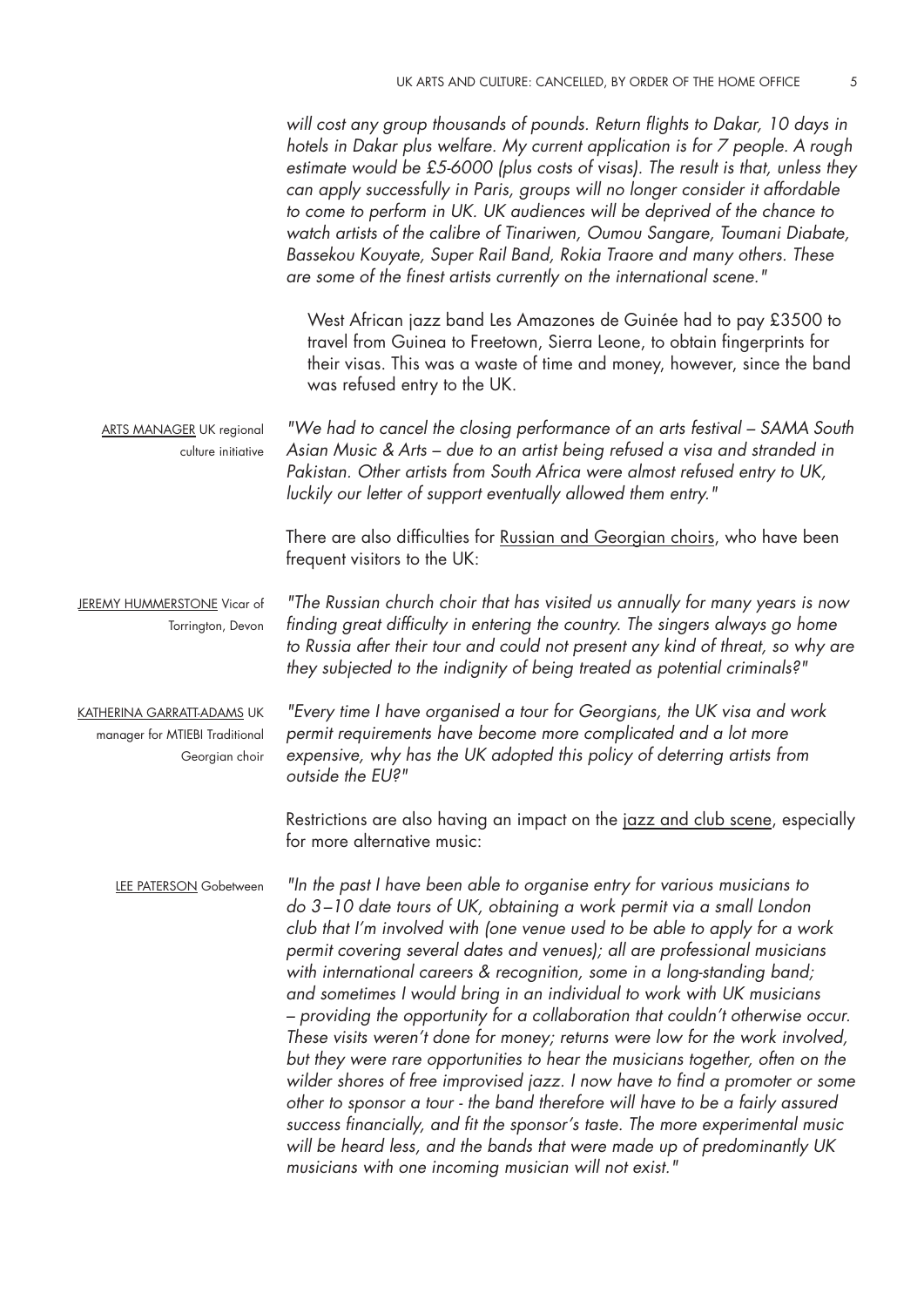JOHN AMOS publicity assistant, Plymouth Jazz Club

SEGUN LEE-FRENCH Speakeasy (spoken word and music night), Manchester

> New York performer and producer

*"These rules will make it almost impossible to feature musicians from outside the EU."* 

*"We have decided not to book artists outside of the EU because we do not have the capacity to deal with the extra administrative work, nor the funds to allow for the possibility of last-minute cancellations, due to refused visas."* 

*"This will make it much more costly and difficult for promoters and agencies to book me to play in the UK."* 



# **Cancelled: Visual Arts**

Several artists have been prevented from visiting their opening shows:

FABIO ROSSI gallery director

*"These are absurd regulations which have already affected an artist represented by our gallery who was refused a visa to come to install his show in February and attend the opening."* 

Chinese artist Huang Xu was refused a visa to attend his exhibition at London's October Gallery.

There have also been cancelled artists' residencies:

*"Artsadmin's artist Anne Bean invited a young Kurdish-Iraqi artist over for the Visiting Arts' Artists to Artists Programme. Although she received a certificate of sponsorship from a licensed sponsor she was refused a visa."*  MANICK GOVINDA Artsadmin

*"An Indonesian artist, Wiwik S Wulandari, was invited to undertake a three-month residency at Blackburn Museum and Art Gallery (BMAG) as part of plAAy, their 2 year Contemporary Asian Art Programme. The residency was due to run from mid-January –March 2009 and the initial invitation was issued in August 2008. In the period between Aug–Nov 2008, Ms Wulandari attempted to apply for an Artist Visa from the British Embassy in Indonesia, however time after time they issued her with the incorrect application form, first for an entertainer's visa, then actor's visa etc. When they finally came to place her in the correct category as a visual artist the new laws had come into effect. Due to the lack of time by that point for BMAG to register as a sponsor and be able to issue a certificate of sponsorship the museum had no choice but to cancel her residency. Subsequently, due to the cost of the partial refund on already booked flights for Ms Wulandari and now the unforeseen costs of sponsor registration and sponsorship fees, BMAG have had no choice but to cancel Ms Wulandari's residency indefinitely. BMAG have for many years worked previously with international artists from across the Asia Diaspora (including Indonesia) and all artists in the past were able to undertake residencies with an easily obtained Artist Visa. As well as this residency the rest of plAAy programme will certainly be impacted, with residencies and an exhibition planned with artists from Japan, China and Thailand among many others."*  AMY CHAM Blackburn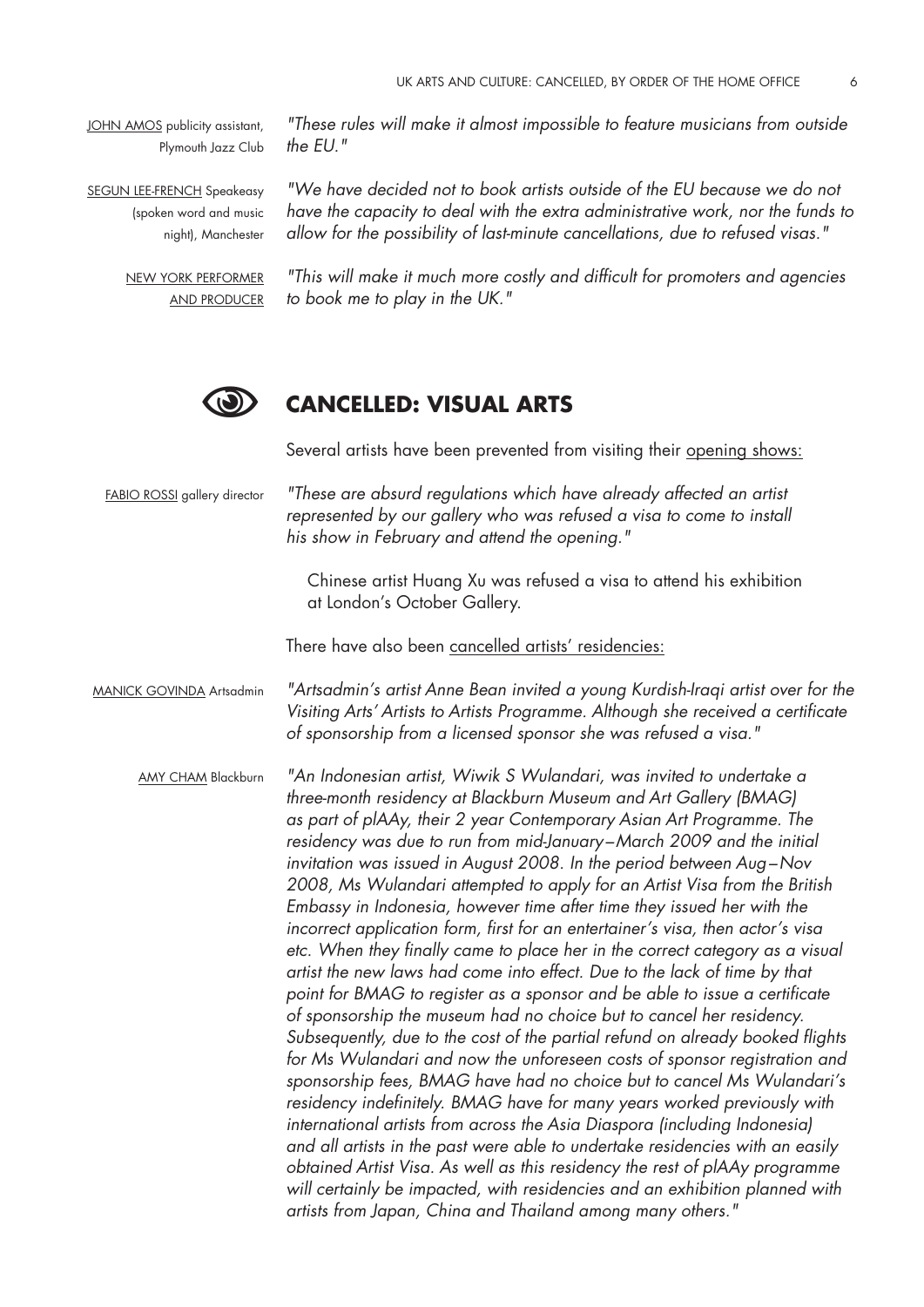Some arts organisations report that they will no longer be able to invite non-EU artists:

*"Overseas artists have been important to our programme of events. Under the new rules, we simply can't invite them from outside the EU."*  JON BOWEN director, Ten Acre Trust

*"As international artists and curators working in London, we are now increasingly anxious about our status. We also find the new regulations limit the artists we can consider inviting to be in our exhibitions."*  Pil and Galia Kollectiv

*I curated a large-scale exhibition for Cambridge University Museum of Archaeology and Anthropology, called Pasifka Styles, which featured 32 artists from the Pacific. These new regulations would make it extremely hard for me to continue and sustain relationships that have been built up over the four years for which the exhibition was showing (the regulations have already affected an artist who has been offered much work over here but no Visa).*  IA MANUIA artist, curator, lecturer from Aotearoa NZ

As well as some cancelled arts events:

SUSAN BAILEY photographer

*"In the last two weeks alone weeks two events I had booked have been cancelled due to these new visa* regulations*."* 

# **Cancelled: Dance** Ŷ

We have received several testimonies about the collapse of the unique and popular Ballet Russe, a small company based in Swansea – which was forced to close after months of expensive negotiations attempting to secure Visas for its principal dancers.

*"For the past ten years, a small Russian Ballet Company has made its home*  in Swansea, taking the highest standards of Russian Classical Ballet to small *venues throughout the UK. A few of the older dancers have been granted residency but when we applied for Work Permits for the younger members, who had gone home to Russia to see their families in summer 2008, the authorities raised endless problems ranging from whether or not the concept of "Russian Classical Ballet" even existed, to suggestions that we should advertise the "vacancies" in a national newspaper rather than in Dance Europe. We put the whole sorry situation in the hands of a specialist solicitor at considerable expense but with scant success and the process dragged on so long that two couples got fed up with waiting and found other work. We did finally get one male principal back for a month in January but since then the company has had to stop touring and the UK resident dancers are teaching and translating. So the UK has been deprived of a unique art form that was being taken to out-of-the way places where ballet of any kind is rarely seen, countless British children from local dance schools will no longer have the opportunity to take part in professional productions of Nutcracker, Coppélia, Cinderella, La Fille Mal Gardée and other favourite classics, coached by a Bolshoi-trained Artistic Director/Choreographer."* 

CELIA KIRKBY FRSA director, Ballet Russe (www.balletrusse.com)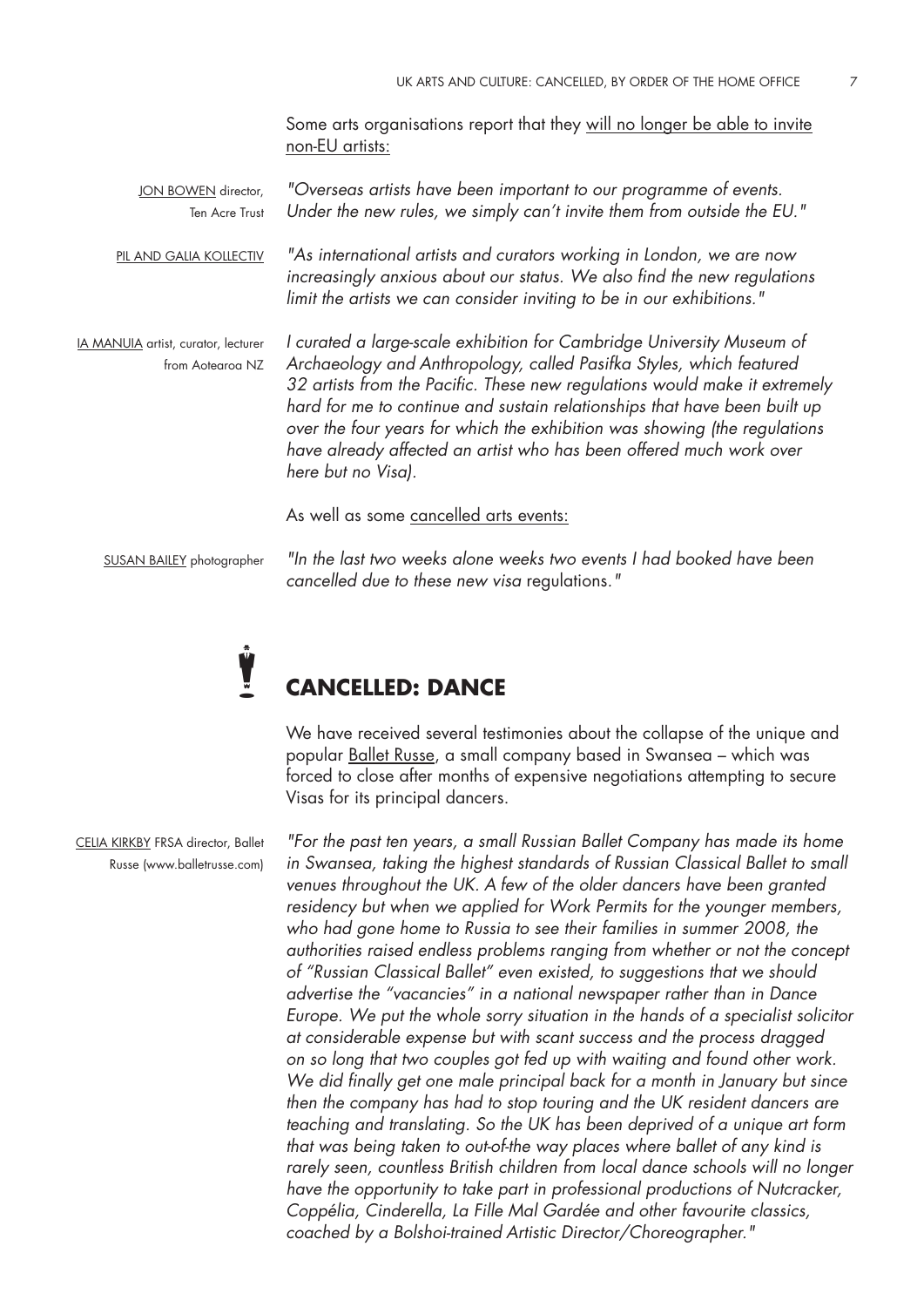| <b>KIRKBY RONALD FRANK Deputy</b><br>Chair, RSA Wales & Western Region | "Home Office obstruction to the issuing of work permits to Principal Dancers<br>of Swansea Ballet Russe who had already been in the UK for many years<br>has not only deprived UK audiences of much appreciated world class ballet<br>but also ruined the lives of the dancers (who had supported and raised<br>thousands of pounds for charity over the years in the UK), and caused Ballet<br>Russe to cancel all its bookings and go seriously into debt. I believe that the<br>Home Office, while having the power to interpret the rules with common<br>sense, have failed to do so - bringing itself and the Government<br>into disrepute." |
|------------------------------------------------------------------------|---------------------------------------------------------------------------------------------------------------------------------------------------------------------------------------------------------------------------------------------------------------------------------------------------------------------------------------------------------------------------------------------------------------------------------------------------------------------------------------------------------------------------------------------------------------------------------------------------------------------------------------------------|
| <b>CHARLOTTE LEADBEATER</b> artist<br>and lecturer                     | "These measures have caused our small Russian ballet company - Rallet<br>Russe - to cease to function - seeing the amount of taxes & Vat they earned<br>for the country it is a huge disgrace. Also the dancers made their homes<br>here for 10 years - what have they got to go back to?"                                                                                                                                                                                                                                                                                                                                                        |
|                                                                        | The UK's vibrant tango scene has also been affected, with established<br>festivals now becoming a bureaucratic nightmare.                                                                                                                                                                                                                                                                                                                                                                                                                                                                                                                         |
| SIMON WHITTLE administrator                                            | "Am trying to organise a major International Tango Festival, and this<br>is a bureaucratic nightmare."                                                                                                                                                                                                                                                                                                                                                                                                                                                                                                                                            |
| <b>ANTHONY M HOWELL</b> artist and<br>author, and Tango Schumann       | "These restrictions will drastically reduce the chances of good Argentine<br>tango dancers being able to enter the country as no small venue could<br>afford to pay a fee to the government on top of the fee payable to the two<br>Argentine artists. Thus these restrictions severely impair the development<br>of tango in the UK."                                                                                                                                                                                                                                                                                                            |
|                                                                        | We have reports of a similar effect on salsa and African dance:                                                                                                                                                                                                                                                                                                                                                                                                                                                                                                                                                                                   |
| <b>SARAH CLARK</b> amateur<br>salsa dancer                             | "As a keen amateur salsa dancer I have already been affected by these<br>restrictions, which have prevented Cuban dancers from entering the UK to<br>teach at Salsa Congresses. The cultural exchange that takes place through<br>salsa across the UK is hugely enriching to the lives of people in the UK, and<br>actively promotes community cohesion through multi-racial and multi-cultural<br>events. These restrictions discriminate against people from developing<br>countries and limited resources who will not be able to take valuable<br>opportunities that visiting our country may also provide."                                  |
| <b>JULIE FOUNTAIN</b>                                                  | "I train in African dance and benefit most from young African tutors<br>teaching here on work visas. I have already been affected by cancellations<br>of courses due to tutors' visa problems when they were due to travel from<br>poor countries."                                                                                                                                                                                                                                                                                                                                                                                               |
|                                                                        | Some international dancers are choosing not to visit the UK for tours:                                                                                                                                                                                                                                                                                                                                                                                                                                                                                                                                                                            |
| <b>MARNIE ORR</b> dancer                                               | "I am shocked to hear that to attend a conference as an artist or student,<br>I am now required to give over biometric information. This is an injustice<br>for visitors. I am now not going to the UK this year - on my trip I have<br>taken every two years since 2004. The UK is losing people from every<br>single direction."                                                                                                                                                                                                                                                                                                                |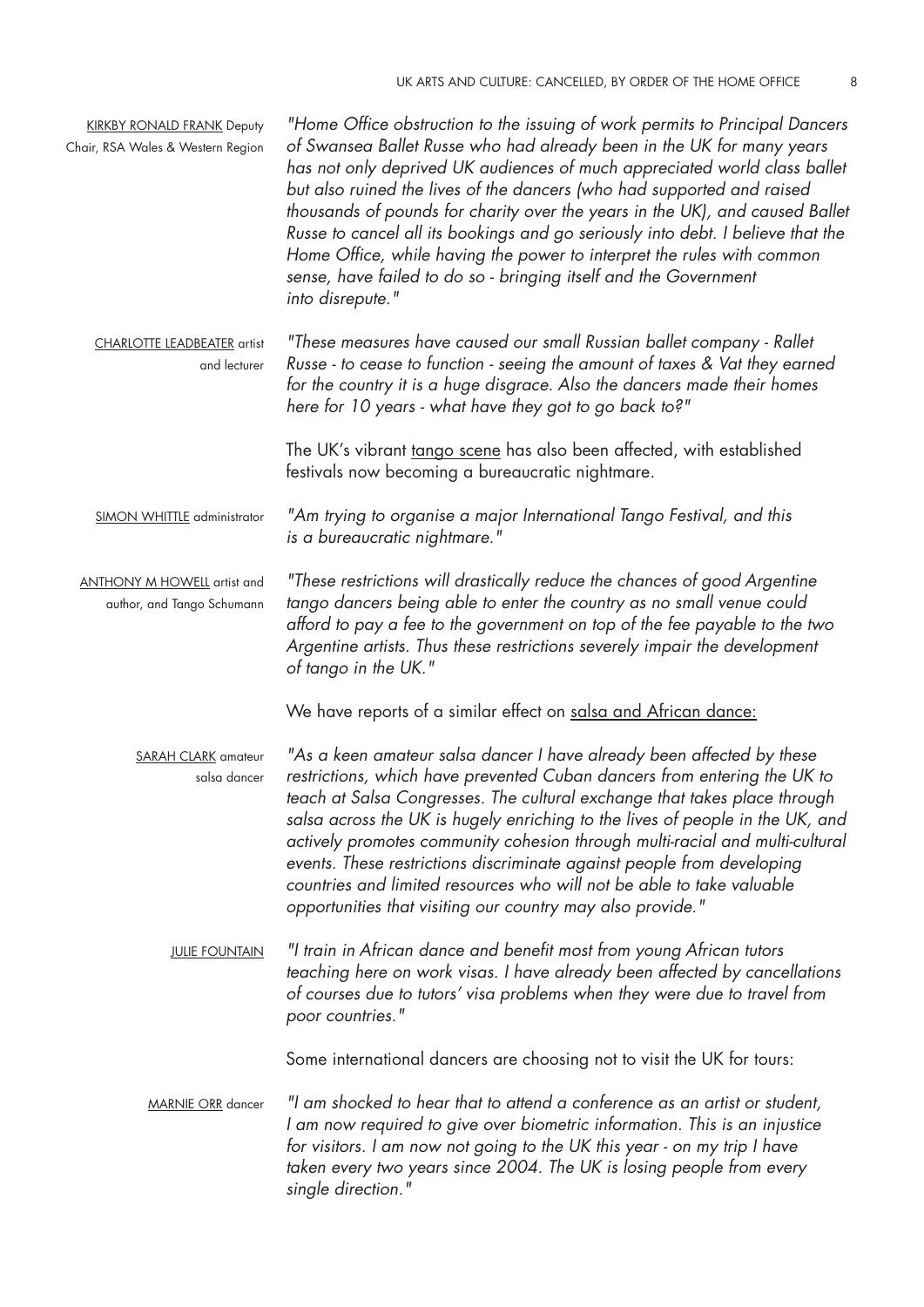

# **Cancelled: Theatre**

We have received reports of theatre professionals unable to enter the UK, cancelled workshops, and international theatrical collaboration that must now be called off. This particularly affects smaller theatre groups:

SARAH KANE theatre director, Michael Chekhov Centre UK

*"With very recent experience of a valued theatre colleague no longer being able to enter the UK, the new limitations placed on cultural exchange and artistic freedom, that can only be of benefit to society at large, appal me."* 

*"Our organisation has had to cancel a workshop by a leading practitioner who felt he could not face the' incredible bureaucratic mess' and get the paper work done in time – how many more will there be?"* Melanie Wynyard

PAUL HARMAN chair, Theatre for Young Audiences-UK, Centre of ASSITEJ

*"I have direct experience of a project which could not proceed because of the restrictive conditions placed on long- term residents in other EU countries, invited to perform in the UK as part of a cultural exchange. The costs associated with such procedures also inhibit exchange between smaller cultural and arts organisations."* 

JULIA LEE BARCLAY artistic director, Apocryphal Theatre

*"This legislation makes meaningful cultural exchange outside the EU very difficult and as the director of a small experimental international theatre company could make planned exchanges with North and South America almost impossible."* 



# **Cancelled: Academic Visits**

There are several cases of academics refused Visas for planned trips:

The Russian artist and academic, Dmitry Vilensky, was invited by The Showroom Gallery and Afterall Journal in London to give a seminar on his work on 17 January 2009. The gallery was forced to cancel the seminar when Valensky's visa application was rejected, on the grounds that he was not allowed to be paid a fee for participating in the seminar. A further appeal, with the proviso that he was not to be paid, was also rejected. Valensky had never faced such restrictions on his many professional visits to other European countries.

Academic researchers and students are choosing not to visit the UK, and cancelling conferences or study trips. This is affecting academic areas from music to medical sciences:

*"After the introduction of the new regulations, I've cancelled one trip to UK where I was supposed to attend a meeting related to an international, EU*funded project. Since all my scientific work at the time was related to that *project, it was rather stupid that I wasn't there. This year I chose not to attend the European Conference on Eye Movements in Southampton, even though I was approached to give a presentation there."*  Non-EU scientist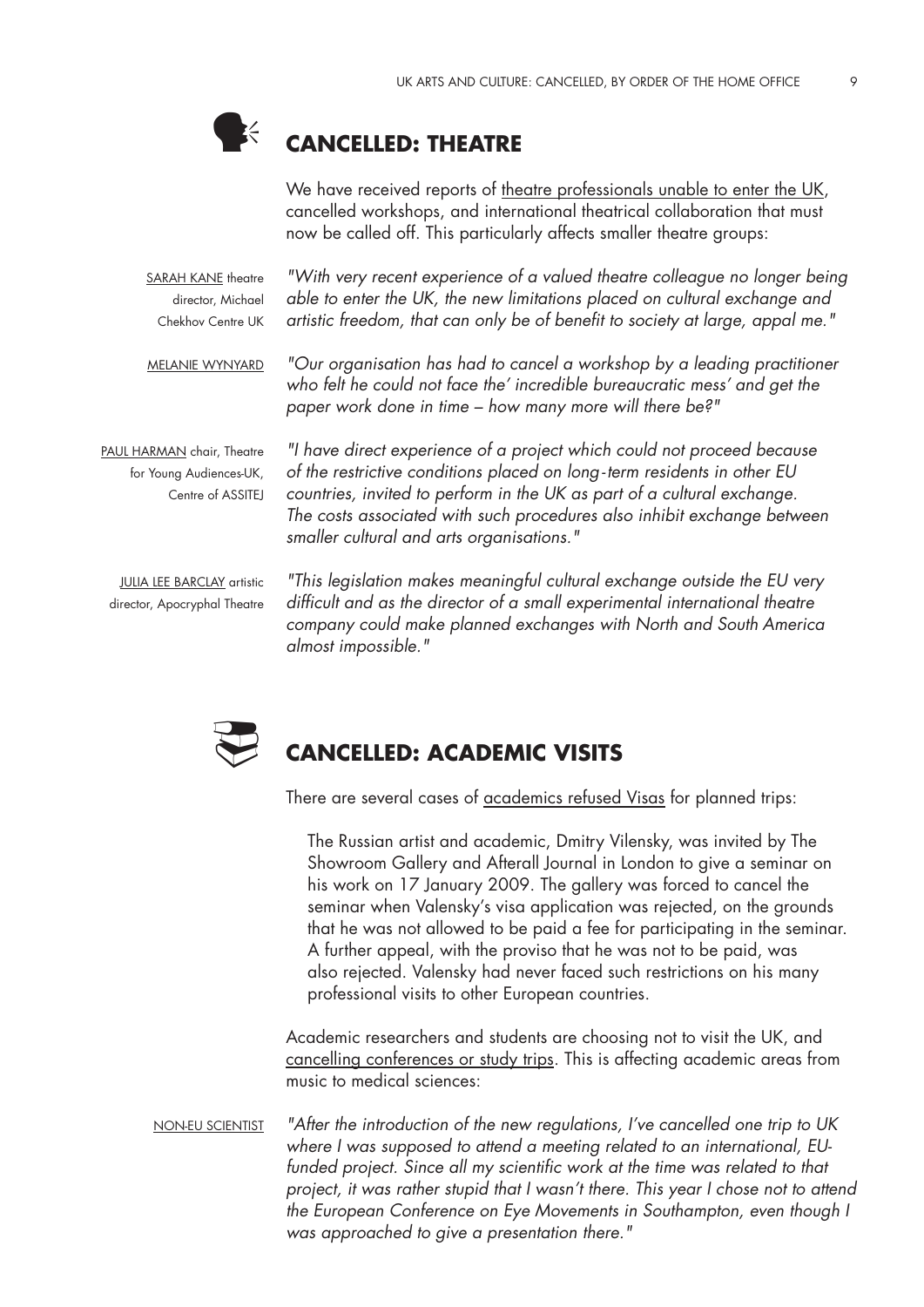| ALPER PhD student and researcher                                                                        | "As a non-EU researcher, I already cancelled one visit to UK due to the<br>lengthy and ridiculous visa application procedures."                                                                                                                                                                                                                                                                                            |
|---------------------------------------------------------------------------------------------------------|----------------------------------------------------------------------------------------------------------------------------------------------------------------------------------------------------------------------------------------------------------------------------------------------------------------------------------------------------------------------------------------------------------------------------|
| DR PAUL GOODEY head of school,<br>Royal Northern College of Music                                       | "The measures this government have introduced, and plan to introduce<br>will – without doubt - have a detrimental effect on the UK's arts and the<br>UK's education. Already, I am seeing international students turn us down<br>as they are not allowed to work in their chosen field: performance. This<br>new proposal takes such draconian measures one stage further - a tragedy<br>for the culture of this country." |
| <b>DAVID ZINDER Prof Emeritus</b><br>Department of Theatre Arts,<br>Tel Aviv University, Israel         | "I recently cancelled a long-planned two week workshop for Masters<br>Students at Exeter University Drama department due to these draconian<br>and demeaning measures."                                                                                                                                                                                                                                                    |
|                                                                                                         | More broadly, universities are finding it difficult to organise international<br>lecture programmes and conferences:                                                                                                                                                                                                                                                                                                       |
| FRANK ABBOTT programme leader,<br>Visual Arts Masters, Nottingham<br><b>Trent University</b>            | "This is already affecting our ability to maintain the teaching of an<br>international curriculum to our international student body. Part of the<br>reputation of UK art education is its awareness of international contexts,<br>through its ability to introduce students to visiting international artists."                                                                                                            |
| <b>TAMAR GARB</b> Professor                                                                             | "As head of department for a major Art History department in a UK<br>University, I experience the new legislation as a crippling initiative, which<br>makes it very difficult for us to host overseas artists and academics. It will<br>stifle intellectual life in the UK."                                                                                                                                               |
| <b>WILLIAM ROWE Professor</b>                                                                           | "These measures serve no positive public service. They are already causing<br>me trouble with American guests to a conference."                                                                                                                                                                                                                                                                                            |
| SAM AINSLEY senior lecturer in fine<br>art, Glasgow School of Art                                       | "We are currently engaged in organising radio interviews with visiting<br>artists, a symposium with visiting artists and a major retrospective exhibition<br>of art from Glasgow involving artists who now live abroad (and who can<br>blame them). All of this is put at risk by this astonishingly short sighted and<br>ill conceived piece of unnecessary bureaucracy. STOP it in its tracks now."                      |
| <b>TERRY SHAVE</b> Professor of fine art,<br>Head of Visual Arts, Nottingham<br><b>Trent University</b> | "We have already met this problem. Our students will suffer without the<br>breadth of international visitors who give one-off lectures to them about<br>practice and projects."                                                                                                                                                                                                                                            |

#### ✒ **Cancelled: Literature Festivals**

Literary agents and festival organisers are finding it more difficult to get their authors over to give talks. This could have the effect of reducing non-EU publications available in the UK:

**JIM HINKS** editor

*"It's become very difficult to bring non-EU authors here to launch the UK publication of their books (events which generate essential publicity).*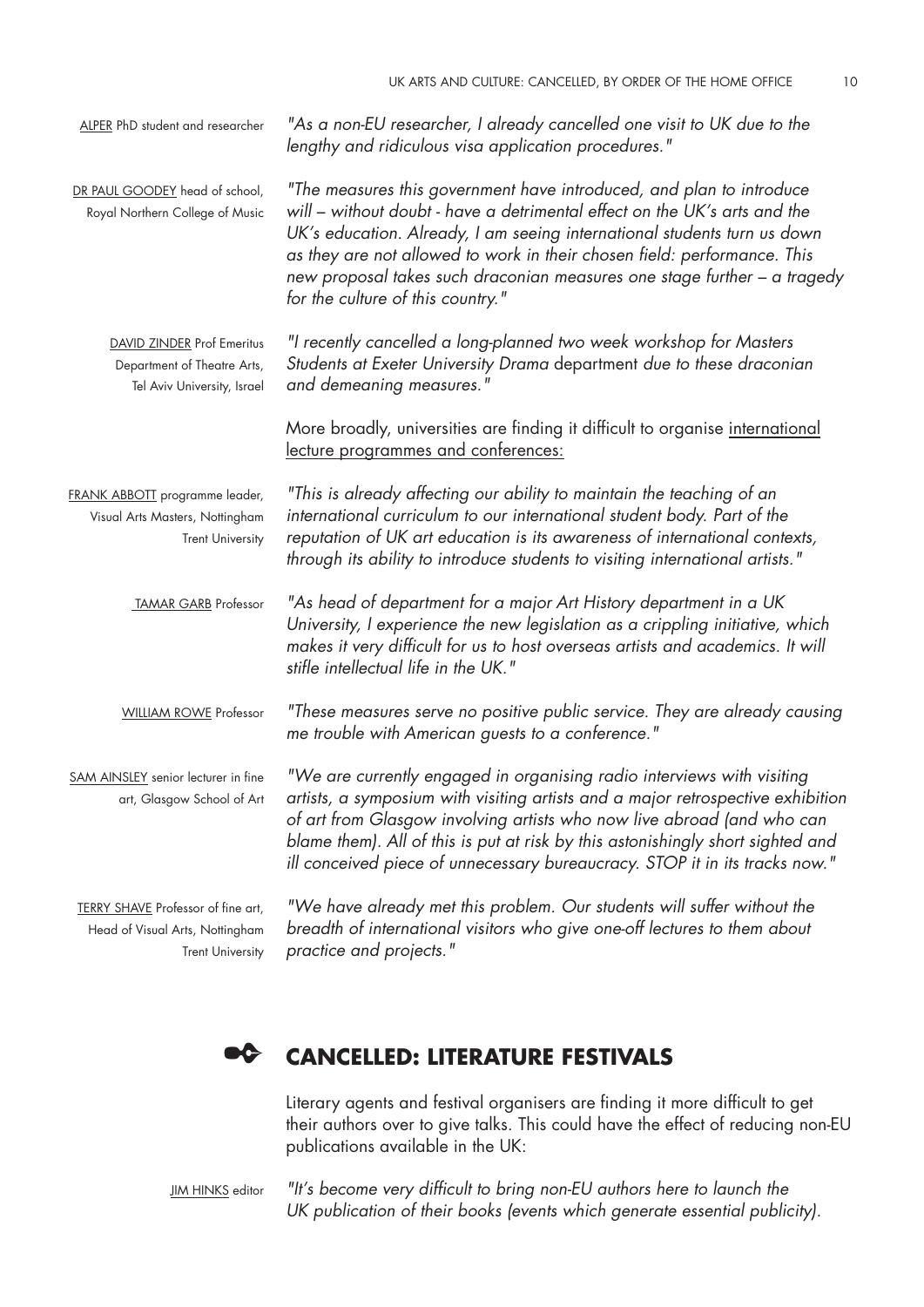*I fear that, as a secondary result of this legislation, we'll see even fewer titles by non-EU authors published in translation in the UK."* 

ALI FITZGIBBON director, Belfast Children's Festival *"This legislative change is damaging international cultural relations for our country and hampering our work. It must be changed to reflect the needs of industry and exchange."* 

**ISOBEL DIXON literary agent** *"As a literary agent with many author clients from around the world (from South Africa, India and the USA, for example), I think these ridiculously onerous terms will have a severely detrimental effect, and will prevent many overseas authors from visiting the UK."* 

#### ◆ **Penalising Small Organisations**

Many of our case studies come from small organisations and self-employed individuals – who are less able to bear the financial and bureaucratic costs of these new Visa controls. These organisations are responsible for the more fringe and cutting-edge arts in the UK.

MONTSERRAT GILI co-artistic director, Dende Collective *"Small art organisations like ourselves will be deprived of important and interesting collaborations with artists from abroad. We have many links with Brazil, and produce work with a Brazilian influence here in the UK and for us it's very important to keep that channel open, and be able to invite artists from there, but not being a regularly funded organisation, we work on very tight budgets and usually understaffed, these new regulations force us to give up any attempt at collaboration."* 

LEE PATERSON Gobetween jazz *"I'm self-employed, not eligible for sponsor status."* 

MALCOLM FERRIS academic, research and exhibitions development *"As someone involved in curating small-scale events (for example, with Chinese performance artists) which are difficult enough to arrange in themselves but which add enormously to the vitality of the UK, I am horrified at the unreasonable costs and obligations this legislation will place on me, as well as any visiting artists. I can see that this legislation will effectively bring these activities to an end."* 

CLAUDIA ZEISKE, director, Deveron Arts *"The new legislation is unbelievably restrictive for arts organisations. In particular for smaller organisation it is now next to impossible to bring artists into the country on a legal basis. We would like to hear from others how they deal with this."* 

CHRIS BRERETON promoter *"This will have a huge effect on the DIY music scene and other marginal art forms that don't necessarily attract much in the way of grants and other funding. It's the grassroots, small-scale art performances that will suffer the greatest as the bigger institutions and artists will be able to finance and satisfy the Home Office proposed requirements."*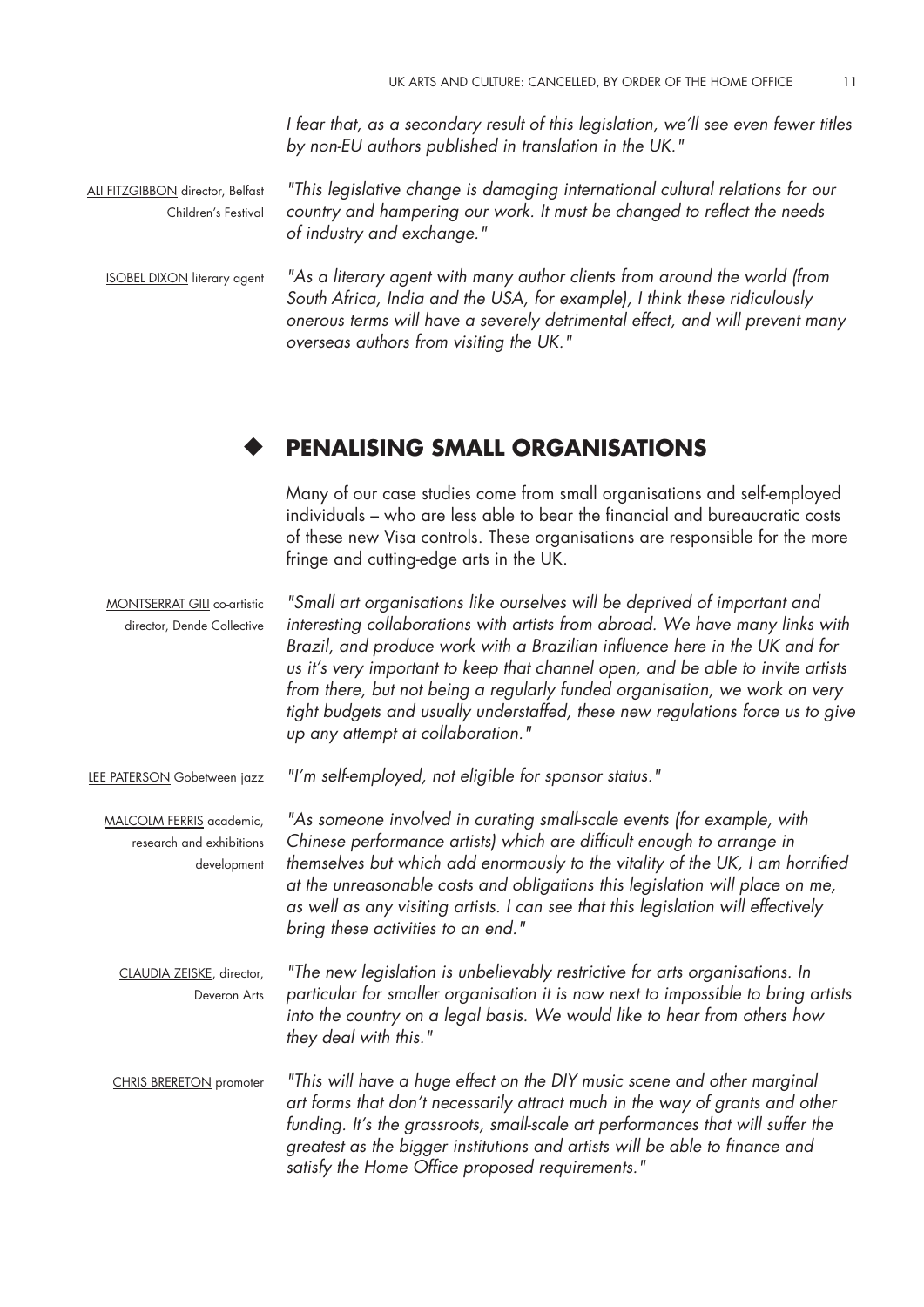MARIA OSHODI CEO/artistic director

*"The new changes have greatly effected Extant, a small performing arts company that engages with international artists to maintain a wider network within the field of visual impairment."* 

#### ◆ **Penalising Cash-Strapped Performers**

We have received a number of reports from people unable to meet the £800 savings requirement of the new regulations:

KIM ANDERSON visual artist *"I have had to leave the UK and am not able to enter at this current time due to lack of available funds (ie. the 800 pound bank account requirement)."* 

DR RICHARD POVALL *"We have already had a student from Zimbabwe unable to attend because of these new regulations (on financial grounds)."* 

> Others are being affected by the increased costs and financial risks of application:

TIM SANDERS saxophonist/arranger with Kick Horns, and contributor to albums by Baaba Maal, Oumou Sangare, Rachid Taha.

*"As a musician with strong connections with other musicians from the developing world through my work with Africa Express, I am appalled at the effectively racist outcome of these new procedures. Many concerts by African musicians of international standing have already been compromised or cancelled for economic reasons."* 

Susan Sellers professor

*"I am extremely worried about the implications these restrictions will have on non-EU students. They are discriminatory against students from poorer backgrounds and countries and appear at odds with the government's*  commitment to recruiting international excellence. If maintained, they will *have a devastating impact on learning, making it primarily an arena of the wealthy."* 

#### ◆ **Bureaucratic Errors/Heavy Handedness**

There have also been a number of cases of Kafkaesque and heavy-handed treatment of applicants, particularly from those considered 'difficult'countries:

The Iranian film director, Abbas Kiarostami, cancelled his trip to direct Cosi fan tutte for English National Opera. "I want to be absolutely clear that my decision was based solely on the disgraceful treatment to which I was subjected. I travel regularly to France and Italy and am no stranger to the bureaucratic dances we Iranians need to perform to obtain visas. However, the actions of the [British] embassy were of a wholly different order." His paperwork was deemed correct, and he gave fingerprints, he said. "A visa was duly granted. A few hours later it was withdrawn and I was asked to resubmit my application. I did so immediately and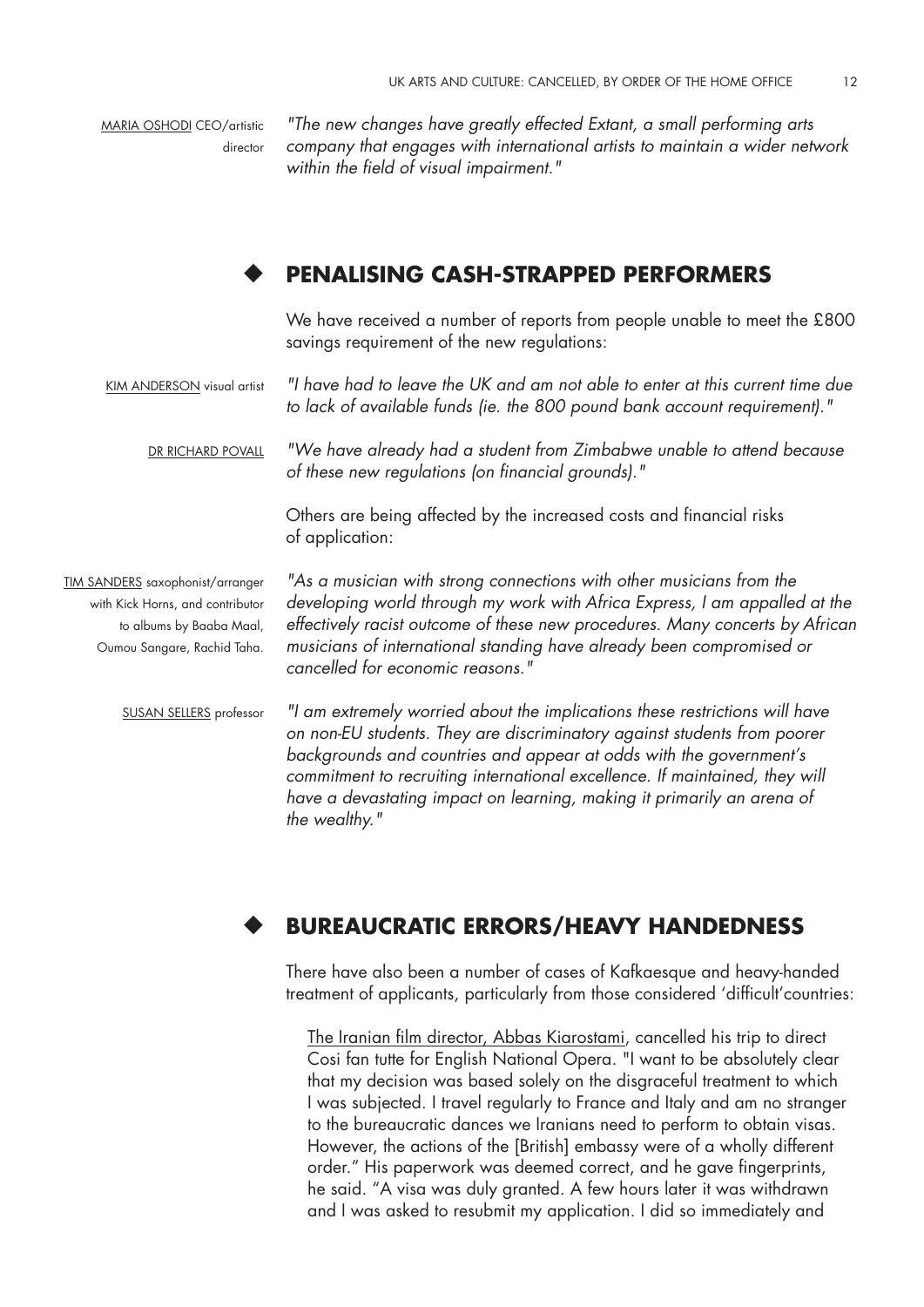was asked for a second set of prints. When I pointed out my prints were unlikely to have changed … I was told this method had been used to catch over 5,000 criminals worldwide." He decided to withdraw. [4]

MARINA DE ITA musician *"Before being denied, I was treated really bad, under investigation for around 12 hours, enclosed in a room with people considered suspicious. We were all just from Latinoamerica, Africa or Asia."* 

> We have also received reports of errors and incompetence by border officials:

Amelia Cavallo Multiple *"I am an actor/musician from the USA who was denied a visa that I qualify for based on a number of mistakes that the Home Office made, including sending the refused application to the wrong address where it sat for weeks without me knowing. After hiring a lawyer and fighting it out with the HO,*  I managed to get the visa that I originally qualified for and come back to the *UK. Unfortunately, I missed out on 3 months of work which seriously hampers my ability to make enough money to switch to a more permanent visa.*  I also have companies who are willing to sponsor me but are finding the *new regulations difficult, to say the least."* 

> In one case a group of students had their applications refused due to the background used in their photographs. University College Union [5]

#### ◆ **Surveillance of International Visitors**

The University and College Union (UCU) reports that the new Visa controls mean academic staff have an obligation to monitor their international students, and report them to UK border authorities in cases including:

- ✖ When a student does not enrol on the course at the expected time, the information must be given within 10 working days and must include any reason given (for example a missed flight);
- ✖ Where a student has missed 10 expected interactions (for example, tutorials, submission of coursework etc);
- ✖ Any suspicions that a student is breaching the conditions of his or her leave;
- ✖ Detailed requirements of record keeping and reporting for up to two years after the student is no longer sponsored.

UCU also reports that from 25 November 2009, the government will begin issuing biometric ID cards to all non-EU students and spouses and this will extend to students applying for loans in 2010. Existing student visas will not be renewed without providing bio-metric data and obtaining the ID card.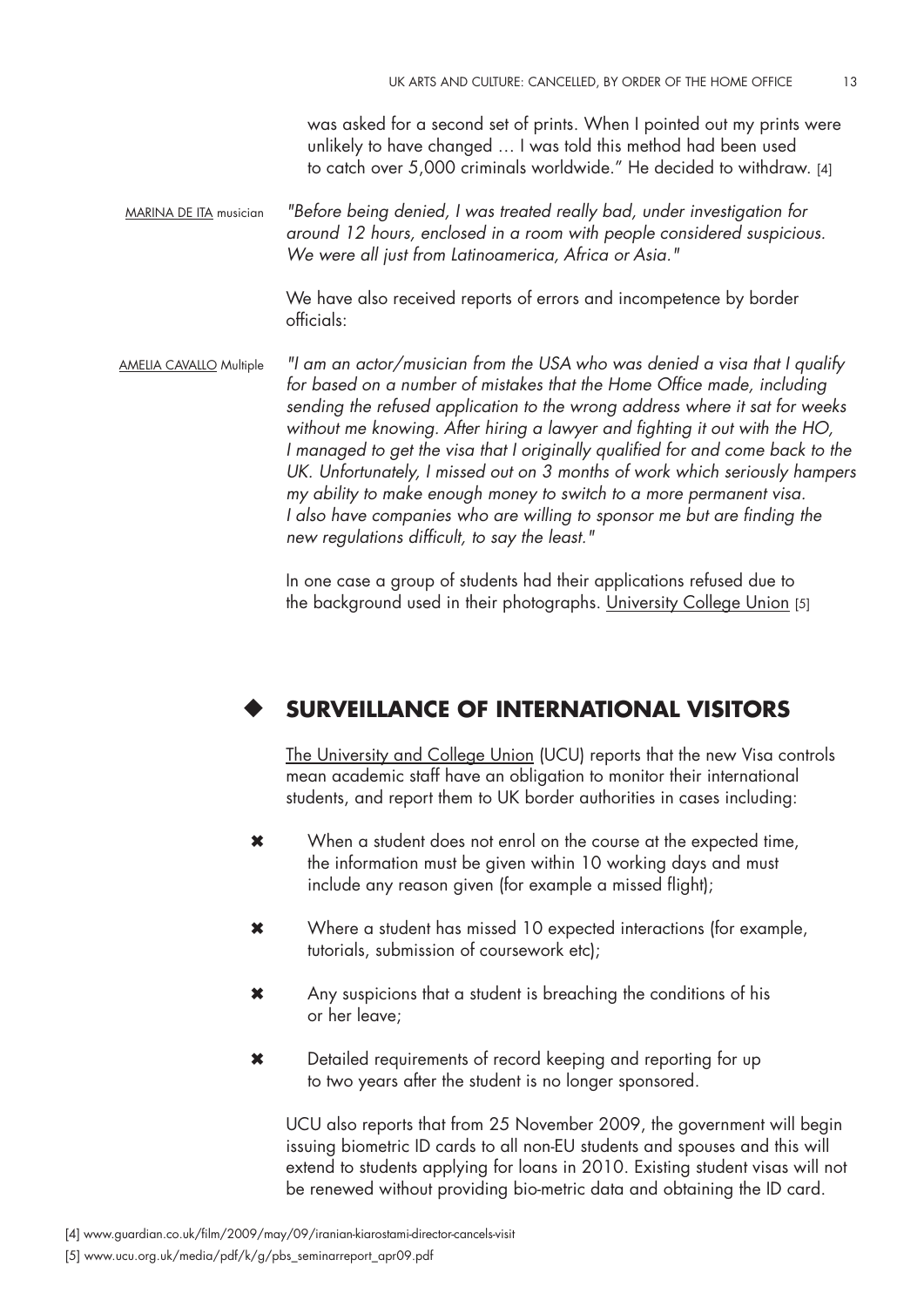Universities and colleges will be required to keep photocopied records of the biometric cards.

Academics say that these rules turn universities into branches of the police, interfere with their relationships with their students and undermine academic autonomy.

ED SCHEER president, Performance Studies International *"Arts organisations and universities are not extensions of the Home Office."* 

University College Union *"One of the more pernicious effects of this new system will be to turn our members into an extra arm of the police force placing monitoring and reporting responsibilities onto academic and support staff."* 

DENNIS WONG Southampton UCU branch *"The claim of institutions becoming "international" becomes nothing of the sort, as responsibility shifts towards surveillance and removal, and away from welcome and cultural exchange. Southampton University UCU opposes the introduction of the points based immigration system and supports the motion of the UCU black members' conference denouncing its introduction."* 

> The UK Border Agency (UKBA) had wanted an even greater degree of surveillance: Universities UK report that they 'fought strongly against the UKBA in advising institutions on how or what type of student to recruit'. [6]

There are reports of universities introducing new surveillance procedures of international students and staff:

DR. RAIMI GBADAMOSI artist *"I had to take my passport to Nottingham last week to give a talk. The university apologised profusely, but still made me bring it. It was to make sure I was not a foreigner."* 

UCU branch, University OF WALES Lampeter *"The university wishes to check the legal documents of all staff to establish*  whether they have the right to work in the UK. The employer states 'this is *in order to comply with equality legislation the University carries out checks on all employees whether or not they are UK citizens'."* 

UCU branch, Goldsmith College, University OF LONDON

*"Staff are now being asked to put their attendance registers online, and are being told that if they don't "make a point of doing this" that Goldsmiths could lose its licence for recruiting international students."* [7]

#### ◆ **A Bad Reputation: Isolating UK Arts**

A number of artists, dancers and academics expressed concern that these measures would damage Britain's reputation for high-quality arts, and as a hub for international collaboration.

Iwona Blazwick OBE, director, Whitechapel Gallery

*"The barriers these regulations present to artists from around the world will make a terrible impact on Britain's reputation as an international centre for* 

[6] www.ucu.org.uk/media/pdf/k/g/pbs\_seminarreport\_apr09.pdf [7] www.ucu.org.uk/index.cfm?articleid=3705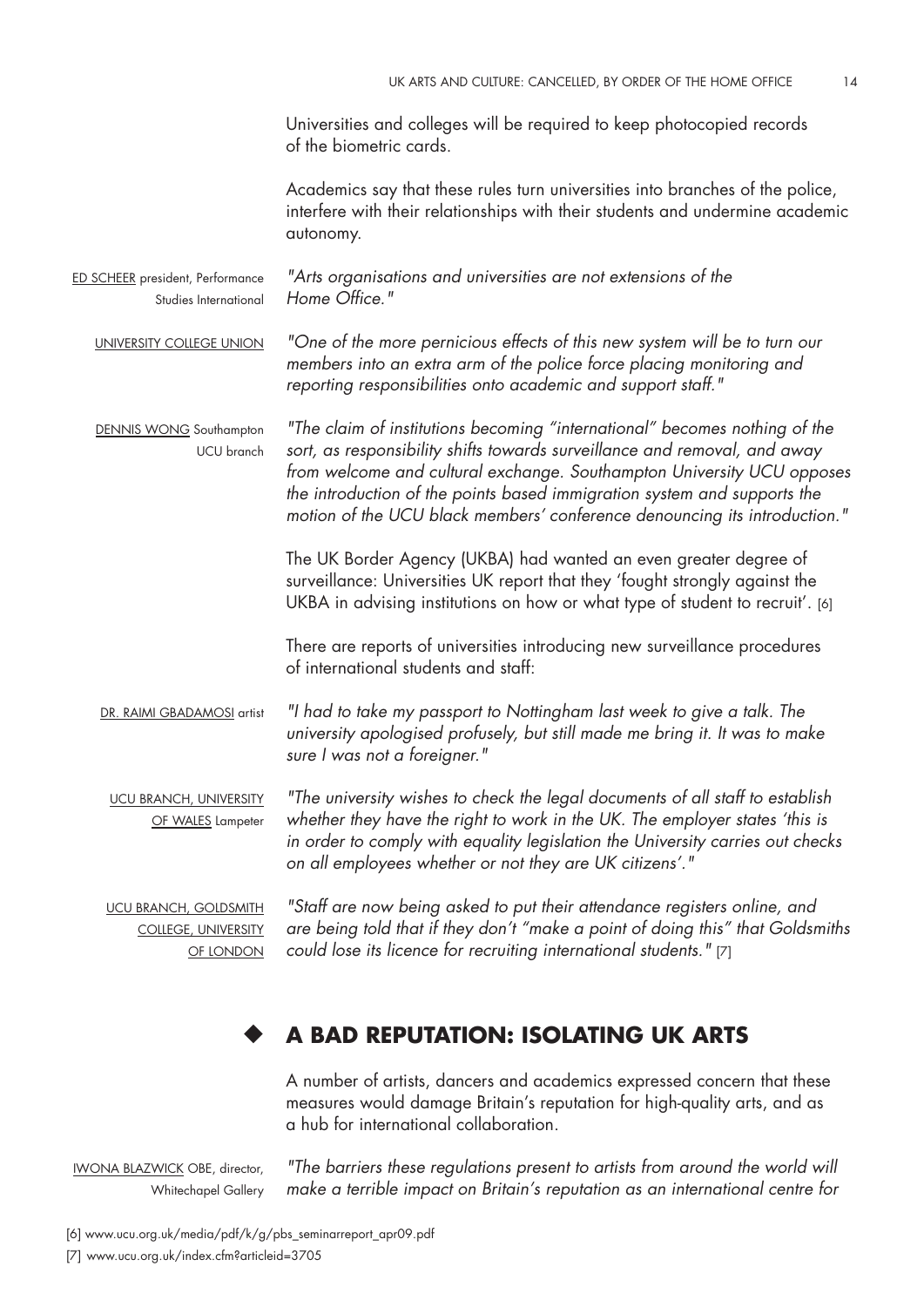Celia Kirkby FRSA, director, Ballet Russe DR TOM GRETTON senior lecturer PAUL HURLEY academic/artist, University of Bristol HELEN GILBERT professor of theatre LORNA HUTSON professor of English literature, Head of the School of English, University of St Andrews DANNY DEANE US Musician LOIS HAYES Australia SYLVIA FINZI, Sylvia Finzi Studios independent artist London New York performer and producer Anna Lucas artist *the arts. For over 100 years, the Whitechapel Gallery has celebrated global cultures and generated dialogue between western and non-western artists. This ruling will impede international exchange; and deny local and national audiences the opportunity to encounter important art from abroad." "Perhaps worst of all, the reputation of the UK as a free-spirit embracing art and culture from all parts of the world is at an all time low – certainly in the dance community worldwide – and no doubt in other artistic circles." "This is a very serious threat to the high international reputation of UK higher education and the UK's status as a hub of the international art world." "These draconian measures are already proving detrimental to the UK's intellectual, cultural and of course financial economy, and will only continue to do so. They must be reconsidered." "The new immigration laws make Britain look like a laughing stock and are particularly inappropriate when transnational dialogue is key to finding solutions to some of the world's more intractable problems. The British government has funded me to invite scholars here for high level debate on key public issues - are they now going to make it impossible for me to run the symposia for which I've been funded?" "We risk making the UK more parochial, less of a participant in worldleading international research collaborations, by means of these bureaucratic impediments to short-term international visits and conference travel."*  We have received some angry comments from international visitors, suggesting that this damage to national reputation is indeed occurring: *"This is not what our fathers fought for in WWII – giving 4 years of service in the UK to help protect our English cousins – I was denied entry/detained/ then deported - it was an insult to his memory." "Yet another very good reason why Australia should cease its ties with the monarchy. In reality, the UK does not consider Australia part of their realm."*  More broadly, artists felt that the reduction in international collaboration would have a negative effect on their work – and on their relationships with fellow artists across the world: *"My work would be impoverished by the reduced exchange." "Reduced international exchanges could harm the quality of my work, rendering it more 'provincial'." "This could increase the reputation of the UK having an 'island mentality'." "As both a recipient of overseas hospitality, and as a host to a varied and talented selection of overseas artists, I would reinforce claims that the new regulations seriously hinder the opportunity for vital exchange, collaboration and dissemination of ideas and friendships across nations."*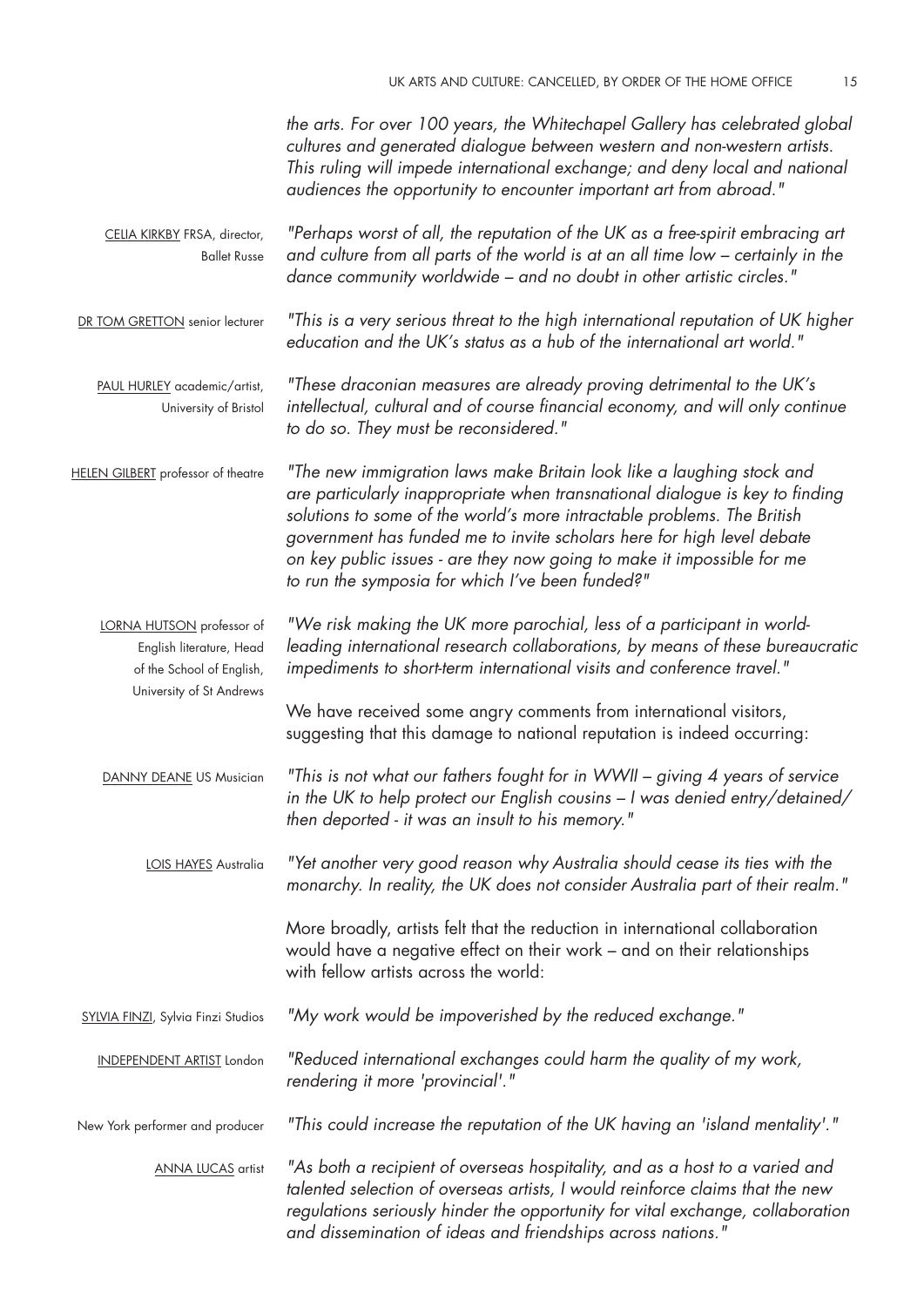

# **Campaign For Free Movement**

There is widespread anger within the arts and academic sectors: these regulations are seen as pointless, restrictive, and in bad faith.

Many people who contacted us expressed the view that these regulations would do nothing to stop terrorism – and instead would have a selfdestructive impact on everyday life in the UK.

ALAN PAYNE arts manager *"The effects of these regulations appear to be contrary to core values of a Western democracy. Looks like a win for the Islamists."* 

Bill Collins Chairman Mevagissey Male Choir *"Central government seems intent on doing the terrorists' work for them; i.e adversely affecting the British way of life and fostering an air of xenophobia."* 

Darren Abrahams *"The war on terrorism is turning into a war on everyone. Time to stop and see sense."* 

JOHN TAYLOR record producer *"We urgently need to snap out of the philistine, paranoid mindset where 'security' trumps all else, including common sense."* 

> There is a widespread commitment to the ideals of international exchange, and the benefits of artists and academics collaborating across borders. Some are calling for the arts and academia to defend the ideal of international freedom of movement.

 $\cancel{\sim}$ PAULINE HADAWAY director, Belfast Exposed photography gallery

> $\overline{\mathcal{M}}$ PRUE SKENE chair, Rambert Dance Company

*"Organisations need to become more assertive and to review and strengthen their policy around international exchange. To this end organisations should refer to their mission statements and establish a philosophical basis for their policy alongside a set of criteria for defining and selecting artists."*

*"The internationalism of the arts is a principle and a need that must be upheld and it is hugely important that these restrictive measures are resisted by all who value cultural interchange."* 

In a letter to the Guardian, a number of academics have already said that they will boycott the new regulations. [8] There are many more like them. We call on the Home Office to take account of the damage these regulations are doing – and to consider revoking them.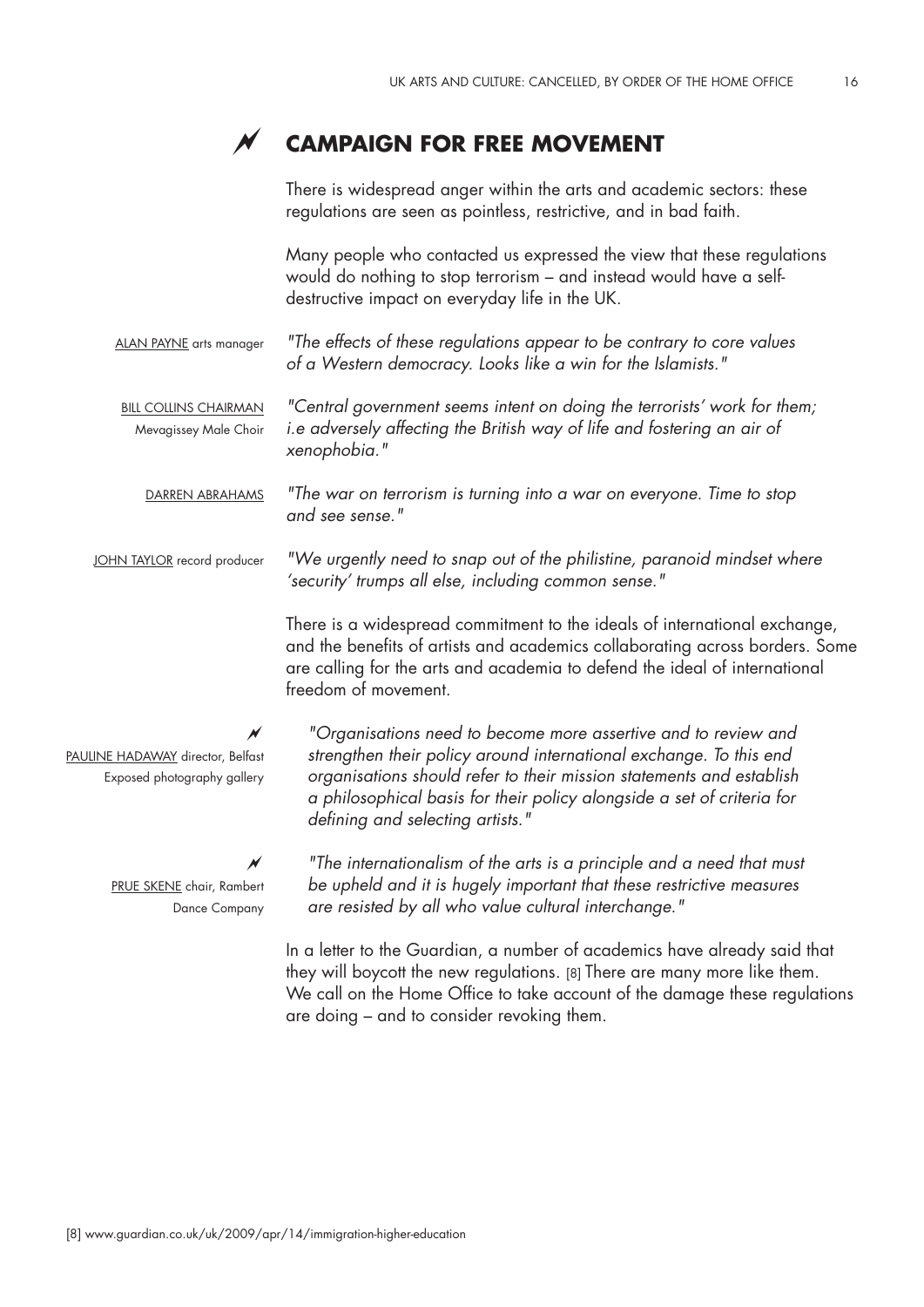## Appendix

Manifesto Club

The Manifesto Club campaigns against the hyperregulation of everyday life. We support free movement across borders, free expression and free association. We challenge booze bans, photo bans, vetting and speech codes - all new ways in which the state regulates everyday life on the streets, in workplaces and in our private lives.

We believe that the freedom issues of the twenty-first century cut across old political boundaries, and require new schools of political thought, and new methods of campaigning and organisation.

Our rapidly growing membership is composed of free thinkers and free spirits, from all political traditions and none, and from all corners of the world. Their support is essential to us. Members contribute financially to enable us to organise events and campaigns, and to release publications. Our membership is also essential to the intellectual, political and organisational work of the club. To join this rapidly expanding group of free thinkers and campaigners see: www.manifestoclub.com

## Freedom Summer

This report is published as part of Freedom Summer - the Manifesto Club's pan-European series of events standing up against the Hyperregulation of everyday life. Events run from May to September, and include: a picnic on Brighton beach against booze bans; a sports day against vetting; a photobook against ludicrous safety signage; and debates about freedom in Prague, Venice and Paris.

## Manifesto Club Visiting Artists Petition

To sign the petition, see the campaign page:

www.manifestoclub.com /visitingartists The UK Home Office has introduced new bureaucratic procedures for organisations that wish to invite non-EU artists and academics to the UK. As professionals committed to the principles of internationalism and cultural exchange, we are dismayed by these new regulations - which will curb our invitations to non-EU artists and academics to visit the UK for talks, artist residencies, conferences and temporary exhibitions.

The system is costly to both the host organisation and to the visitor, and has already meant a number of cancelled exhibitions and concerts. All non-EU



**MANIFESTO CLUB** 

R EREEDOM IN EVERYDAY LIFE